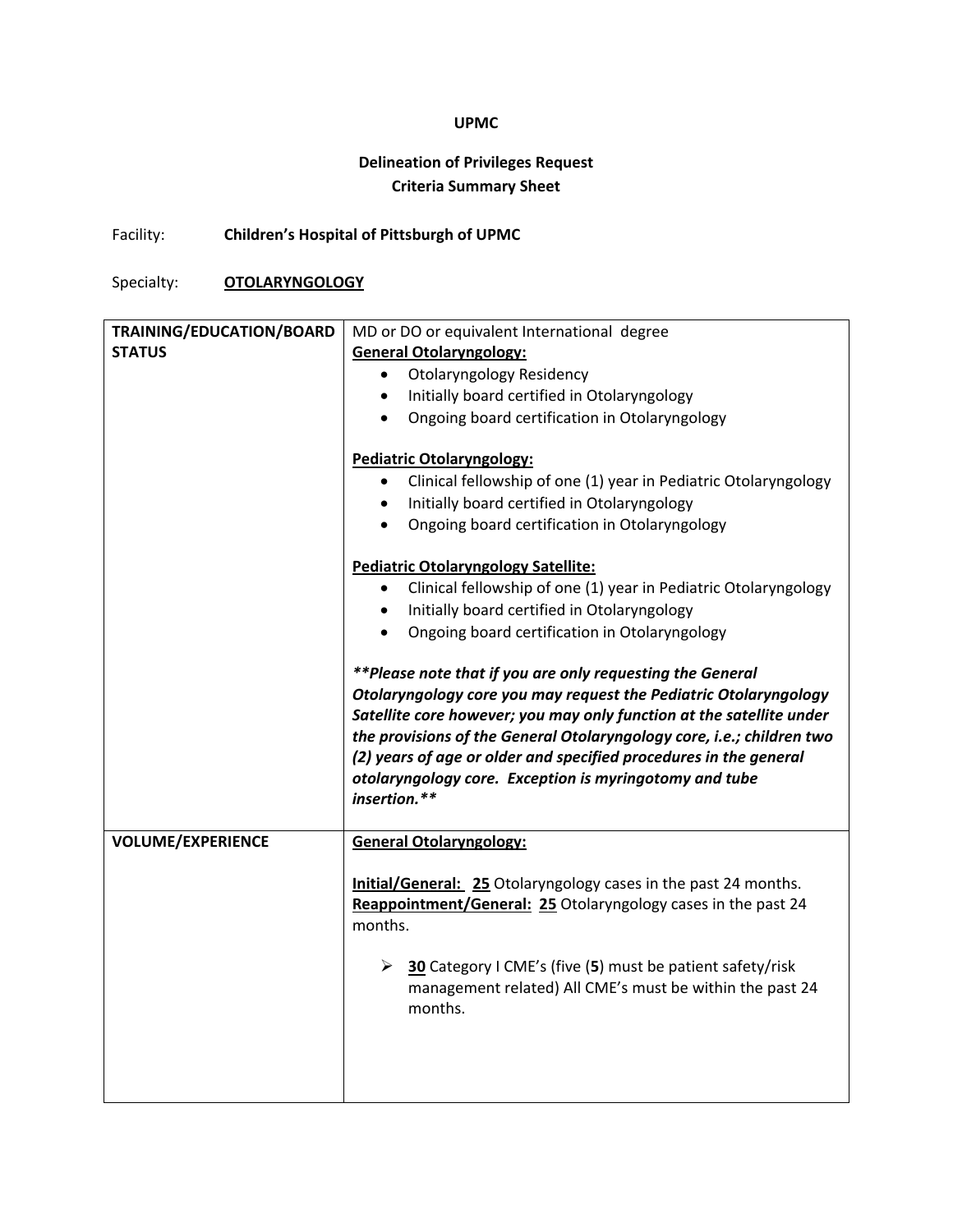| Pediatric Otolaryngology:                                                                                                                                                                                                                                                                                                                                                                                                                                                                                                                                                                                                                                                                                            |
|----------------------------------------------------------------------------------------------------------------------------------------------------------------------------------------------------------------------------------------------------------------------------------------------------------------------------------------------------------------------------------------------------------------------------------------------------------------------------------------------------------------------------------------------------------------------------------------------------------------------------------------------------------------------------------------------------------------------|
| <b>Initial/Pediatrics: 50 Pediatric Otolaryngology cases in the past 24</b><br>months.<br><b>Reappointment/Pediatrics: 50 Pediatric Otolaryngology cases in the</b><br>past 24 months.                                                                                                                                                                                                                                                                                                                                                                                                                                                                                                                               |
| $\geq$ 30 Category I CME's (five (5) must be patient safety/risk<br>management related) All CME's must be within the past 24<br>months.                                                                                                                                                                                                                                                                                                                                                                                                                                                                                                                                                                              |
| <b>Pediatric Otolaryngology Satellite:</b>                                                                                                                                                                                                                                                                                                                                                                                                                                                                                                                                                                                                                                                                           |
| <b>Initial/Pediatric Satellite: 50 Pediatric Otolaryngology cases in the</b><br>past 24 months.<br>Reappointment/Pediatric Satellite: 50 Pediatric Otolaryngology<br>cases in the past 24 months.<br><b>30</b> Category I CME's (five (5) must be patient safety/risk<br>management<br>**Please note that if you are only requesting the General<br>Otolaryngology core you may request the Pediatric Otolaryngology<br>Satellite core however; you may only function at the satellite under<br>the provisions of the General Otolaryngology core, i.e.; children two<br>(2) years of age or older and specified procedures in the general<br>otolaryngology core. Exception is myringotomy and tube<br>insertion.** |
| <b>Special Privileges</b>                                                                                                                                                                                                                                                                                                                                                                                                                                                                                                                                                                                                                                                                                            |
| $\triangleright$ Bone anchored hearing aid (BAHA) (Performed at least 2 in<br>the past 24 months)                                                                                                                                                                                                                                                                                                                                                                                                                                                                                                                                                                                                                    |
| Example 2 Deft lip & palate, pharyngeal flap (Performed at least $6$ in<br>the past 24 months)                                                                                                                                                                                                                                                                                                                                                                                                                                                                                                                                                                                                                       |
| <b>Example 24</b> Cochlear implant (Performed at least $\underline{8}$ in the past 24<br>months)                                                                                                                                                                                                                                                                                                                                                                                                                                                                                                                                                                                                                     |
| Cranial Base Surgery (Performed at least 4 in the past 24<br>➤<br>months)                                                                                                                                                                                                                                                                                                                                                                                                                                                                                                                                                                                                                                            |
| <b>Otoneurologic procedures</b> (Performed at least 4 in the past<br>➤<br>24 months)                                                                                                                                                                                                                                                                                                                                                                                                                                                                                                                                                                                                                                 |
| Re-animation of facial function (Performed at least 2 in the<br>past 24 months)                                                                                                                                                                                                                                                                                                                                                                                                                                                                                                                                                                                                                                      |
| Rib resection for grafts in laryngoplasty procedures<br>➤<br>(Performed at least 2 in the past 24 months)                                                                                                                                                                                                                                                                                                                                                                                                                                                                                                                                                                                                            |
| Laryngotracheal reconstruction (Performed at least 2 in the<br>➤                                                                                                                                                                                                                                                                                                                                                                                                                                                                                                                                                                                                                                                     |
| past 24 months)<br>Rib resection for grafts in microtia repair (Performed at least<br>➤                                                                                                                                                                                                                                                                                                                                                                                                                                                                                                                                                                                                                              |
| 2 in the past 24 months)                                                                                                                                                                                                                                                                                                                                                                                                                                                                                                                                                                                                                                                                                             |
| Salivary excision (parotid, submandibular, and sublingual)<br>➤                                                                                                                                                                                                                                                                                                                                                                                                                                                                                                                                                                                                                                                      |
| (Performed at least 4 in the past 24 months)                                                                                                                                                                                                                                                                                                                                                                                                                                                                                                                                                                                                                                                                         |